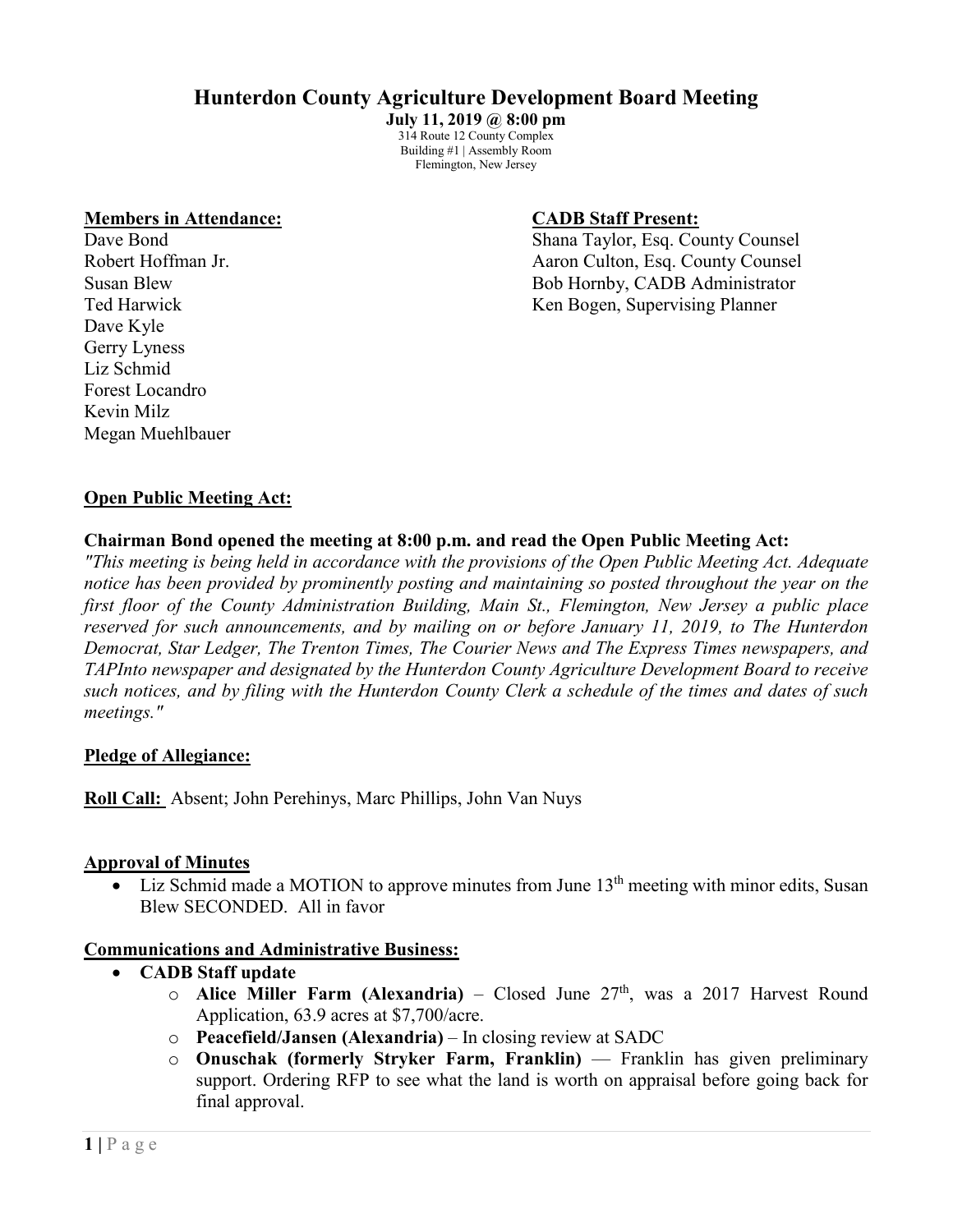- o **Grochowicz (Hampton, Glen Gardner, Bethlehem)** Survey still at Harris, delays with NJDOT ROWs along Rt 31, getting feedback from DOT is very slow.
- o **Goeckeler (Kingwood)** In closing review
- o **Case Farm (Raritan**) Closed June 20th, Direct Easement in Raritan Twp. 64 acres. That puts the county at 529 acres that have closed this year.
- 2019 Harvest Round Bob asked for a motion to set an October 1<sup>st</sup> deadline for applications for farmland preservation, introductions would be at the October  $10<sup>th</sup>$  meeting and voting would be at the November 14th meeting. That puts the Planting and Harvest rounds back on a 6-month schedule. Robert Hoffman made a MOTION to accept October 1<sup>st</sup> deadline for Harvest Round applications. Ted Harwick SECONDED. Ted Harwick asked how people who would be interested are notified of the deadline. Bob stated they can do a press release though the County website, will give Curtis Leeds of TAPINTO a press release and NJ.com. Doing it this early gets the word out sooner. All in favor.
- **Monitoring** Bob mentioned the July 15<sup>th</sup> deadline to get the FY 2018 monitoring reports in to SADC. Kevin Milz has been working on it.

# **Correspondence:**

• Dave Kyle thanked the Board members for their kind thoughts**.**

# **SADC Comments:**

**SADC** – Stefanie Miller not in attendance. Bob attended the last SADC meeting, they did their first round of discussions on Soil Disturbance Standards. Was the first presentation to the board. In terms of the founding legislation of Agriculture Retention and Development Act (ARDA) they've done a lot of work on farmland retention but there is a need to do more on the development side. Part of that is infrastructure development on preserved farms. Presented data on 2,600 farms to see how much of a farm has been intensively developed via structures and access roads. They believe 6% - 8% is the bracket across the state. Going forward farms can create the infrastructure they need to be economically viable and still preserve the soil that is the underlying reason they were preserved. It's all still preliminary discussion. Stems from the Garden State Growers situation, there is motivation to have a standard in place sooner rather than later.

# **Chair Comments:**

• None at this time

# **Old Business:**

- **Hunterdon County Comprehensive Farmland Preservation Plan Update**
	- o **Farmland Preservation Plan Update -** Still waiting on appropriation request on whether there will be grant language for writing preservation plans. Will be in the July 15 appropriation request to the state, will update board at the September  $15<sup>th</sup>$  meeting.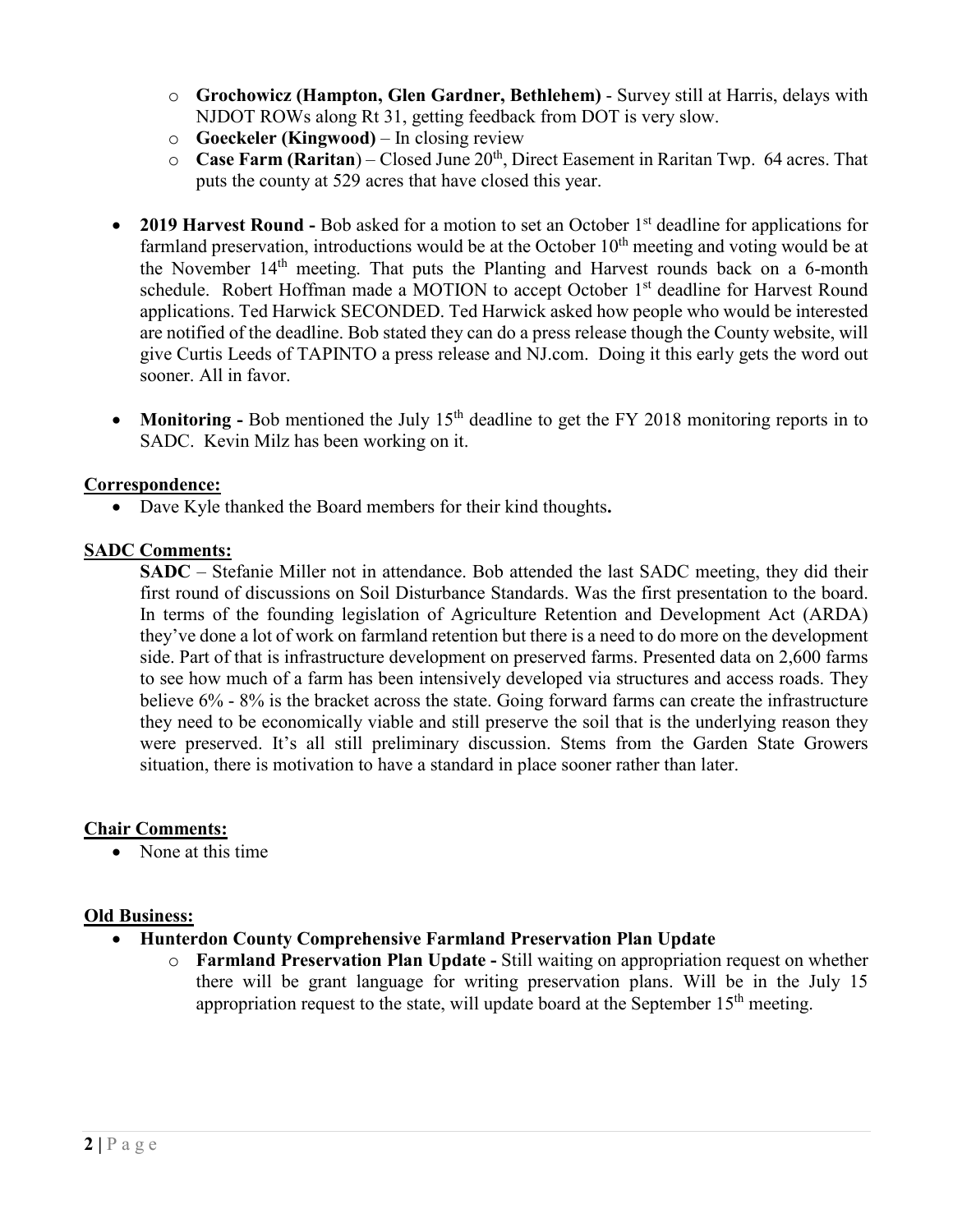#### **New Business:**

- **Memorialization of Farm Division**
	- o **McConaughy (Sowsian) Farm East Amwell B 32 L 3 and B 40.01 L 3**. Bob provided final copies of the Resolution in the matter of the application for the division of preserved farmland written by County Counsel.
	- o Ted Harwick made a MOTION to approve as presented, Robert Hoffman SECONDED, Liz Schmid asked about the merging of 2 lots. Counsel stated it was just a recommendation, so it is not required. Chairman Bond called for a Roll Call vote.

| <b>ROLL CALL</b>        | <b>MOVED</b>     | <b>SECONDED</b>  | <b>AYES</b>      | NAYS             | <b>ABSTAIN</b> | <b>ABSENT</b>    |
|-------------------------|------------------|------------------|------------------|------------------|----------------|------------------|
| David Bond, Chair       |                  |                  |                  | $\boldsymbol{X}$ |                |                  |
| Robert Hoffman. Jr.,    |                  | $\boldsymbol{X}$ | $\boldsymbol{X}$ |                  |                |                  |
| <b>Vice Chair</b>       |                  |                  |                  |                  |                |                  |
| <b>Susan Blew</b>       |                  |                  | $\boldsymbol{X}$ |                  |                |                  |
| <b>Marc Phillips</b>    |                  |                  |                  |                  |                | $\boldsymbol{X}$ |
| <b>John Perehinys</b>   |                  |                  |                  |                  |                | $\boldsymbol{X}$ |
| <b>Gerry Lyness</b>     |                  |                  | $\boldsymbol{X}$ |                  |                |                  |
| <b>John Van Nuys</b>    |                  |                  |                  |                  |                | $\boldsymbol{X}$ |
| Dave Kyle               |                  |                  | $\boldsymbol{X}$ |                  |                |                  |
| <b>Liz Schmid</b>       |                  |                  | $\boldsymbol{X}$ |                  |                |                  |
| <b>Ted Harwick</b>      | $\boldsymbol{X}$ |                  | $\boldsymbol{X}$ |                  |                |                  |
| Roger "Forest" Locandro |                  |                  | $\boldsymbol{X}$ |                  |                |                  |

# **7 IN FAVOR, 1 NAY, 3 ABSENT, MOTION CARRIED**

Chairman Bond stated that the reason he voted no is the 6-acre building lot not getting merged into the preserved area.

**Resolution on Winery Special Occasion Events Approval Process -** Bob presented an overview of the Resolution of HCADB Authorizing Board Staff and Chair to review emergent approvals for special occasion events on preserved wineries. Gerry Lyness made a MOTION to approve the resolution. Liz Schmid SECONDED. All in favor, MOTION passed.

# **Right to Farm Matters**:

• **SSAMP Hearings** County Counsel Shana Taylor stated that the parties are still discussing their differences and that the township committees may be considering settlement agreements. She suggested a vote to open a hearing, then vote to adjourn until next meeting September 12th.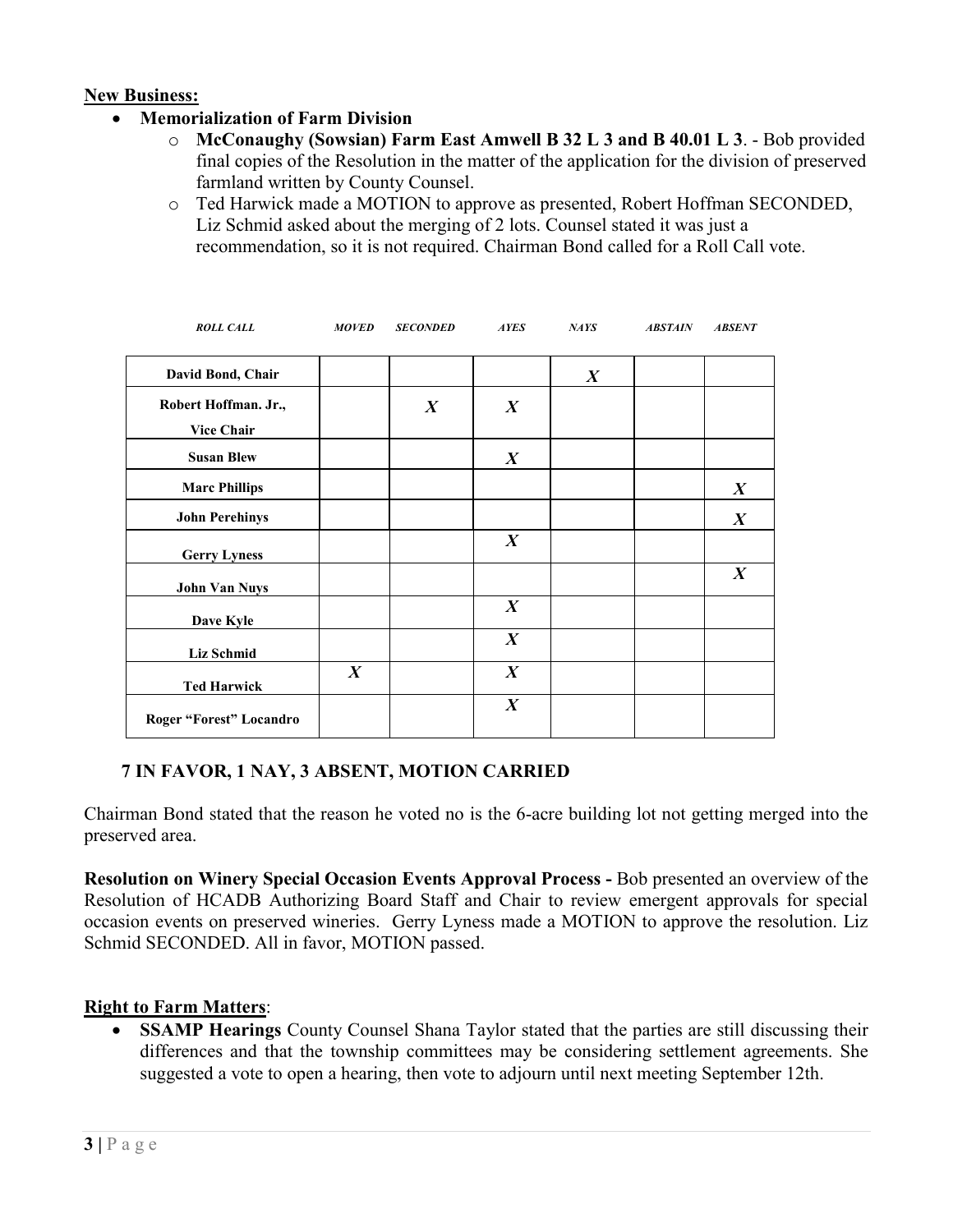- o **Steller/Haddad Farm, Tewksbury Twp. Block 19 Lots 11.05, 11.06 & 11.07.** Counsel called for a vote to open public hearing on Staller/Haddad Farm – Forest Locandro made a MOTION to open the Hearing, Liz Schmid SECONDED. All in favor, Bob Hoffman abstained.
- o Counsel called for a vote to adjourn the Hearing, Liz Schmid made a MOTION to close until next CADB meeting September 12<sup>th</sup>. Susan Blew SECONDED, all in favor, Bob Hoffman abstained.
- o **Clucas Farms LLC, Tewksbury Twp. Block 23 Lot 31.** Counsel called for a vote to open public hearing on Clucas Farm – Susan Blew made a MOTION to open the Hearing, Liz Schmid SECONDED. All in favor, Bob Hoffman abstained.
- o Counsel called for a vote to close the Hearing, Liz Schmid made a MOTION to close until next CADB meeting September 12<sup>th</sup>. Ted Harwick SECONDED. All in favor, Bob Hoffman abstained.

# • **Commercial Farm Certification**

- o **Beneduce Vineyards, Alexandria Twp. Block 21 Lot 41.31 -** Mike Beneduce presented as principal and wine maker at Beneduce Vineyards, property owned by Beneduce, LLC. Two agricultural businesses are run on the farm, Beneduce Vineyards LLC (winery) and Great Swamp Greenhouses LLC (garden center). 1-acre of greenhouses for annuals and perennials, whole sale only on-site, retail facility in Morris County. On-site focus is the vineyard and winery. 22 acres planted with grapes out of 51 acres, the rest is taken up with driveways, farmhouse, public areas, and buildings.
- o County Counsel Aaron Culton went over the information provided by Mr. Beneduce. Since Mr. Beneduce has over 5 acres and submitted proofs and testimony of \$2,500.00 or more in estimated grape production, he satisfies the income requirements for a Commercial Farm. Aaron asked if the property is in an area where Agriculture is a permitted use, Yes. Is operation in compliance with all Federal and State Statutes, Rules, and Regulations? Yes.
- o Ted Harwick stated it's not clear to him what the goal is as it is not farmland preserved. Chairman Bond stated it doesn't need to be a preserved farm. Mr. Beneduce stated he is seeking Right to Farm protection. Bob stated that the Right to Farm act is for all farms, Bob Hoffman stated that all they are there for tonight is Commercial Farm Status, after that he must return for a Right to Farm Hearing.
- o After some discussion it was deemed not necessary to have a site visit.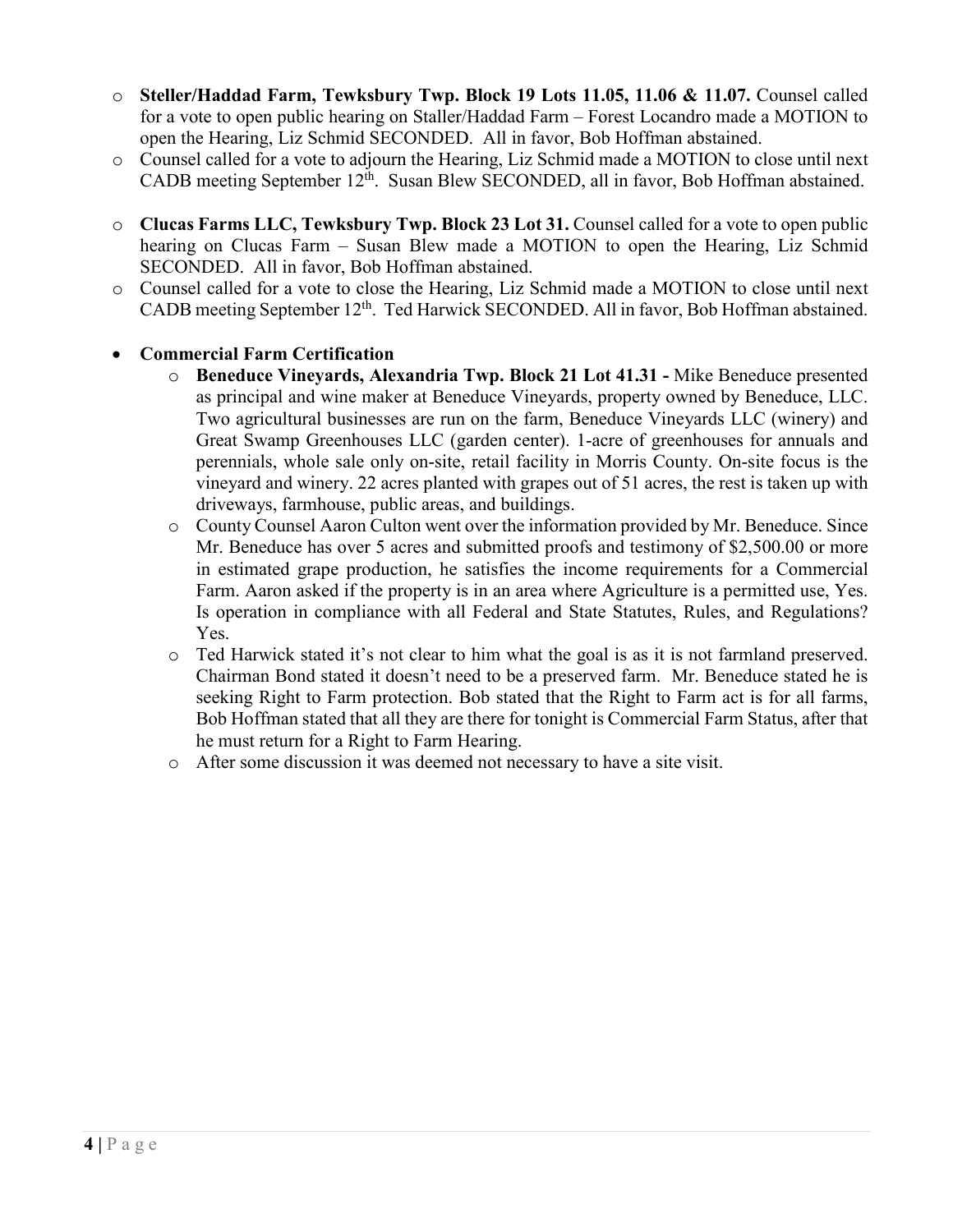o Bob Hoffman made a MOTION that Beneduce Vineyards satisfies the requirements of a Commercial Farm. Gerry Lyness SECONDED. Chairman Bond asked for a Roll Call Vote:

| <b>ROLL CALL</b>                          | <b>MOVED</b>     | <b>SECONDED</b>  | <b>AYES</b>      | NATS | <b>ABSTAIN</b> | <b>ABSENT</b>    |
|-------------------------------------------|------------------|------------------|------------------|------|----------------|------------------|
| David Bond, Chair                         |                  |                  | $\boldsymbol{X}$ |      |                |                  |
| Robert Hoffman. Jr.,<br><b>Vice Chair</b> | $\boldsymbol{X}$ |                  | $\boldsymbol{X}$ |      |                |                  |
| <b>Susan Blew</b>                         |                  |                  | $\boldsymbol{X}$ |      |                |                  |
| <b>Marc Phillips</b>                      |                  |                  |                  |      |                | $\boldsymbol{X}$ |
| <b>John Perehinys</b>                     |                  |                  |                  |      |                | $\boldsymbol{X}$ |
| <b>Gerry Lyness</b>                       |                  | $\boldsymbol{X}$ | $\boldsymbol{X}$ |      |                |                  |
| <b>John Van Nuys</b>                      |                  |                  |                  |      |                | $\boldsymbol{X}$ |
| Dave Kyle                                 |                  |                  | $\boldsymbol{X}$ |      |                |                  |
| <b>Liz Schmid</b>                         |                  |                  | $\boldsymbol{X}$ |      |                |                  |
| <b>Ted Harwick</b>                        |                  |                  | $\boldsymbol{X}$ |      |                |                  |
| Roger "Forest" Locandro                   |                  |                  | $\boldsymbol{X}$ |      |                |                  |

# **8 IN FAVOR, 3 ABSENT, MOTION CARRIED**

# **Public Comments:**

• None

# **Adjournment:**

• MOTION for adjournment made by Bob Hoffman, Gerry Lyness SECONDED. Bob confirmed there will not be an August meeting

# **ALL IN FAVOR, MOTION CARRIED**. Meeting Adjourned at 8:35 PM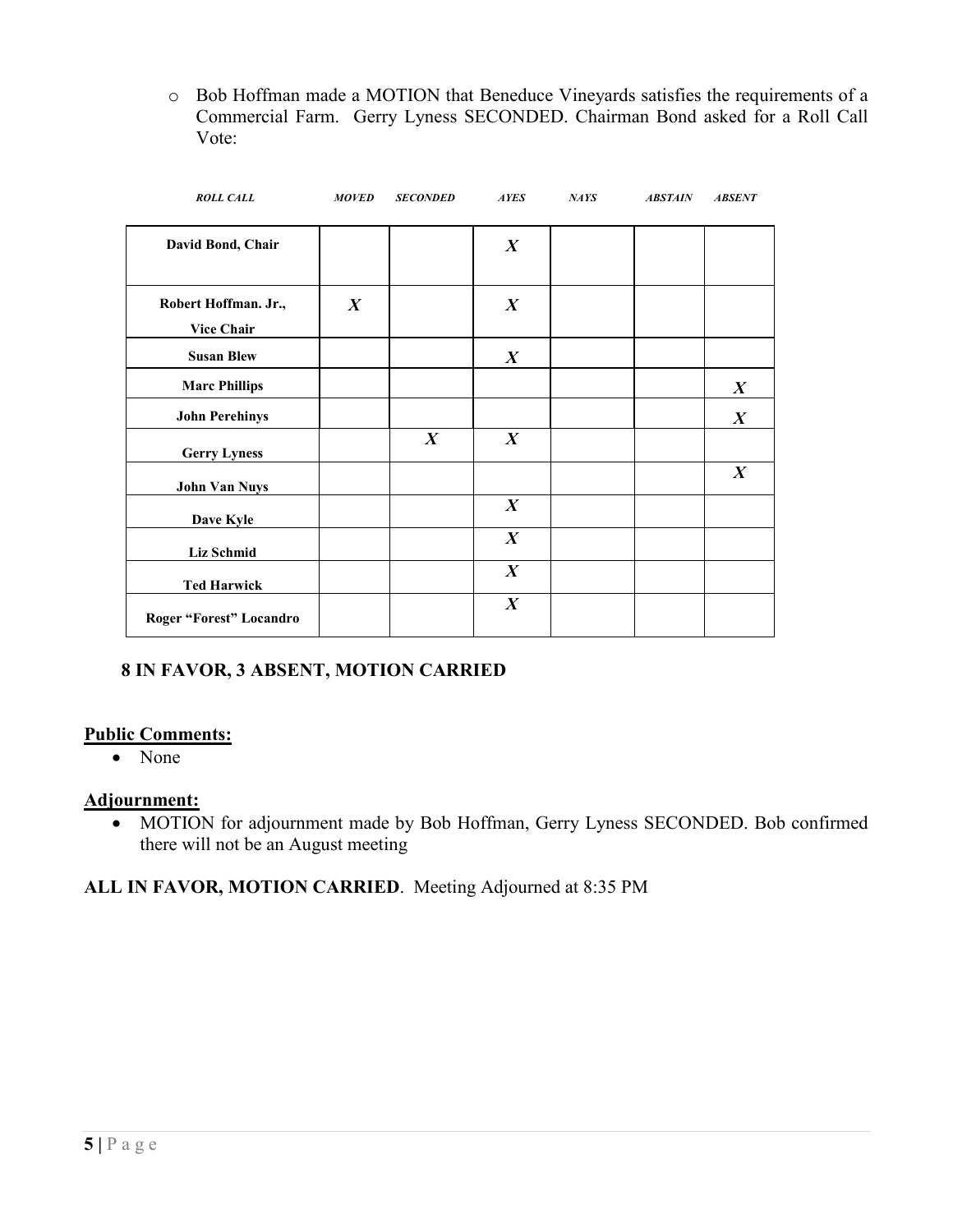#### HUNTERDON COUNTY AGRICULTURE DEVELOPMENT BOARD **RESOLUTION** IN THE MATTER OF THE APPLICATION FOR THE DIVISION OF PRESERVED **FARMLAND**

#### Double Brook Farm (Traveling Butcher, LLC) Block 32, Lot 3 and Block 40.01, Lot 3, Township of East Amwell

#### **WHEREAS:**

By Deed of Easement dated April 7, 1998, the County of Hunterdon acquired a development easement on the property of Joseph T. Sowsian and Bernice M. Sowsian, known as Block 32, Lot 3 and Block 40.01, Lot 3, Township of East Amwell, Hunterdon County, pursuant to the State Agriculture Retention and Development Act. The Deed of Easement was recorded by the Hunterdon County Clerk on April 14, 1998, in Deed Book 1185, Pages 0079-0086.

On March 19, 2019, the current property owner of Block 32, Lot 3, Block 40.01, Lot 3, Double Brook Farm (a/k/a Traveling Butcher, LLC) by and through its member, John McConaughy, filed an Application for a Division of Permanently Preserved Farmland with the Hunterdon County Agriculture Development Board ("CADB"). The request for the division was made pursuant to Paragraph 15 of the Deed of Easement. A copy of the Application is made a part of this Resolution as Exhibit A. On May 17, 2019 the division map was updated to relocate the division line along Orchard Road.

At its June 13, 2019, meeting, the CADB held a hearing on the farm division application, at which time John McConaughy appeared and presented the Application for requesting the division of his farm. The division line of the proposed lots runs along Orchard Road. The proposed 76-acre lot, which has improvements, lays to the North of Orchard Road, and the proposed 76.4-acre unimproved lot lays to the South.

The applicant further described the current operations at the property and any proposed changes, as set forth in the Application. Specifically, the following information was presented to the Board:

- The preserved property presently consists of approximately 152.4 Acres, with one existing dwelling, no exception areas, and no RDSO's.
- The property is currently in hay production and is also utilized by a tenant farmer  $\bullet$ (who leases the home and barns) as a horse retirement facility, and to raise goats and chickens.
- The portion of the property to the north of Orchard Road, presently has a house and barns. It is 91% tillable with 56% prime or statewide soils, and is a split of pasture and croplands due to its topography. In addition to the horse retirement facility, the typical annual hay production is 200 bales on 35 acres.
- The portion of the property to the south of Orchard Road is presently unimproved, with only a run-in shed and no residential opportunities. It is 61% tillable with